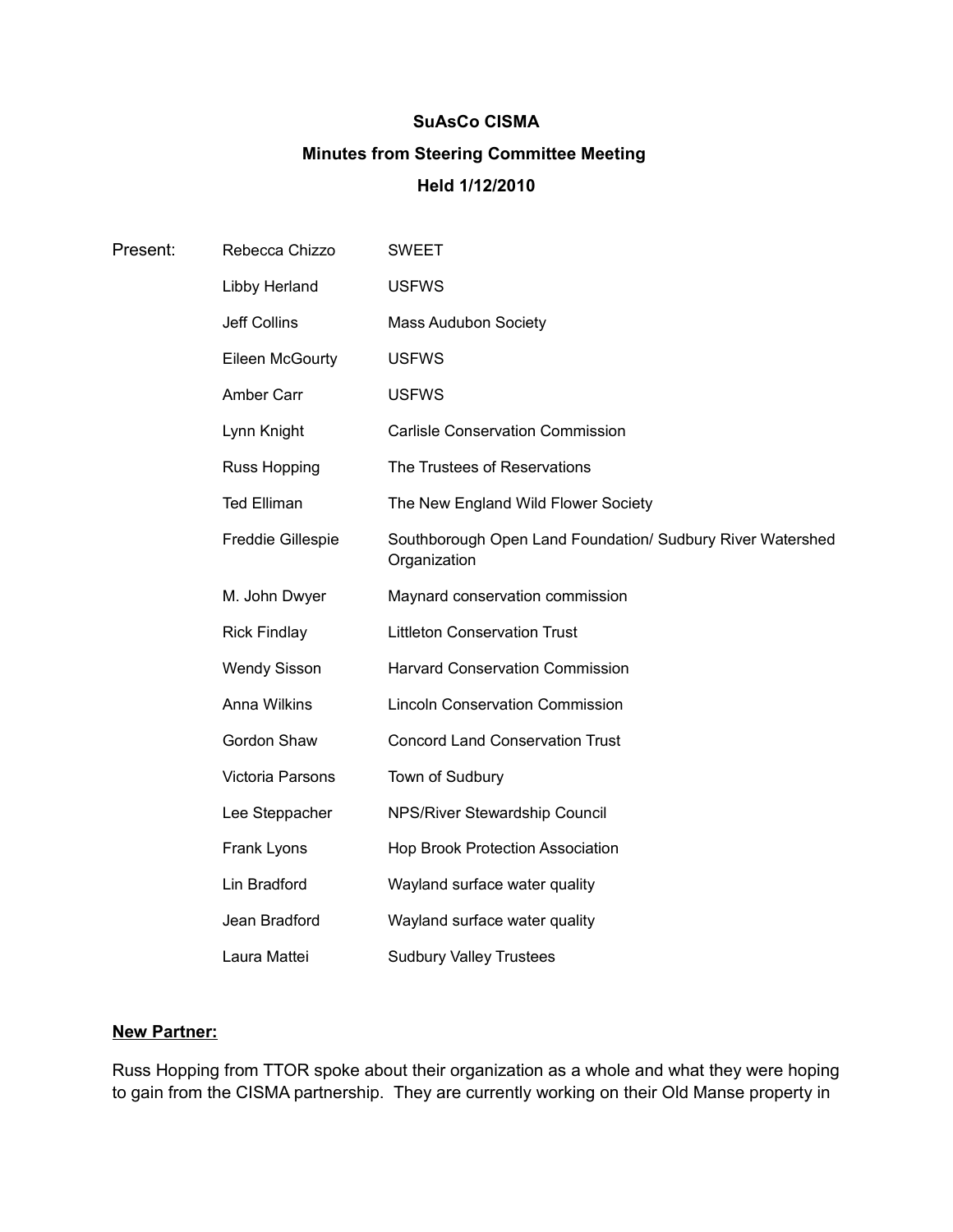partnership with the town of Concord and the NPS. They hope to go beyond their boundaries and start to think about issues on a larger landscape level. They also hope to learn from this partnership and be able to establish another CISMA in the western part of the state.

## **Announcements:**

#### Duties of coordinator:

Jeff will be stepping down from acting as CISMA's coordinator. Amber is now acting as interim coordinator.

Please send hours spent on CISMA tasks (outside of meetings) to Amber when prompted. Amber will try to figure out if there is a way to post hours on Google group. Southborough has hundreds of hours for removal projects. Can we use these hours as matches? We want to be able to see hours and ongoing projects in watershed- updated every couple of months.

## **Stop Aquatic Hitchhiker's Program:**

The CISMA is now an official participant of this program. The information packet is being looked over by the ED/Outreach subcommittee to create education materials for partners to distribute.

#### **Logo:**

Lee- Sent around possible logo ideas. She is working with a graphic designer to create a logo for the group. Not sure if we should have words or no words. Should we spell out CISMA or SuAsCo? We decided CISMA might be least known.

## **New group:**

Laura announced that Brian Donahue from Brandeis University wants to create a regional "Wildlands and Woodlands" program. Preserving lands in MA- balancing preservation and active management in Metrowest region of MA. Meeting January 29<sup>th</sup>- brainstorm ideas for group purpose/ duties.

## Grant opportunity:

 Mass Audubon's Drumlin Farm has proposed to map invasives at the sanctuary with support from an Intel grant program. CISMA may be able to use GPS mapping units (10-12) when Drumlin is done. Jeff would like to propose an extension of this work with the Sudbury Foundation. Jeff will write grant with the support of CISMA.

## Time away:

Laura will be away mid February- April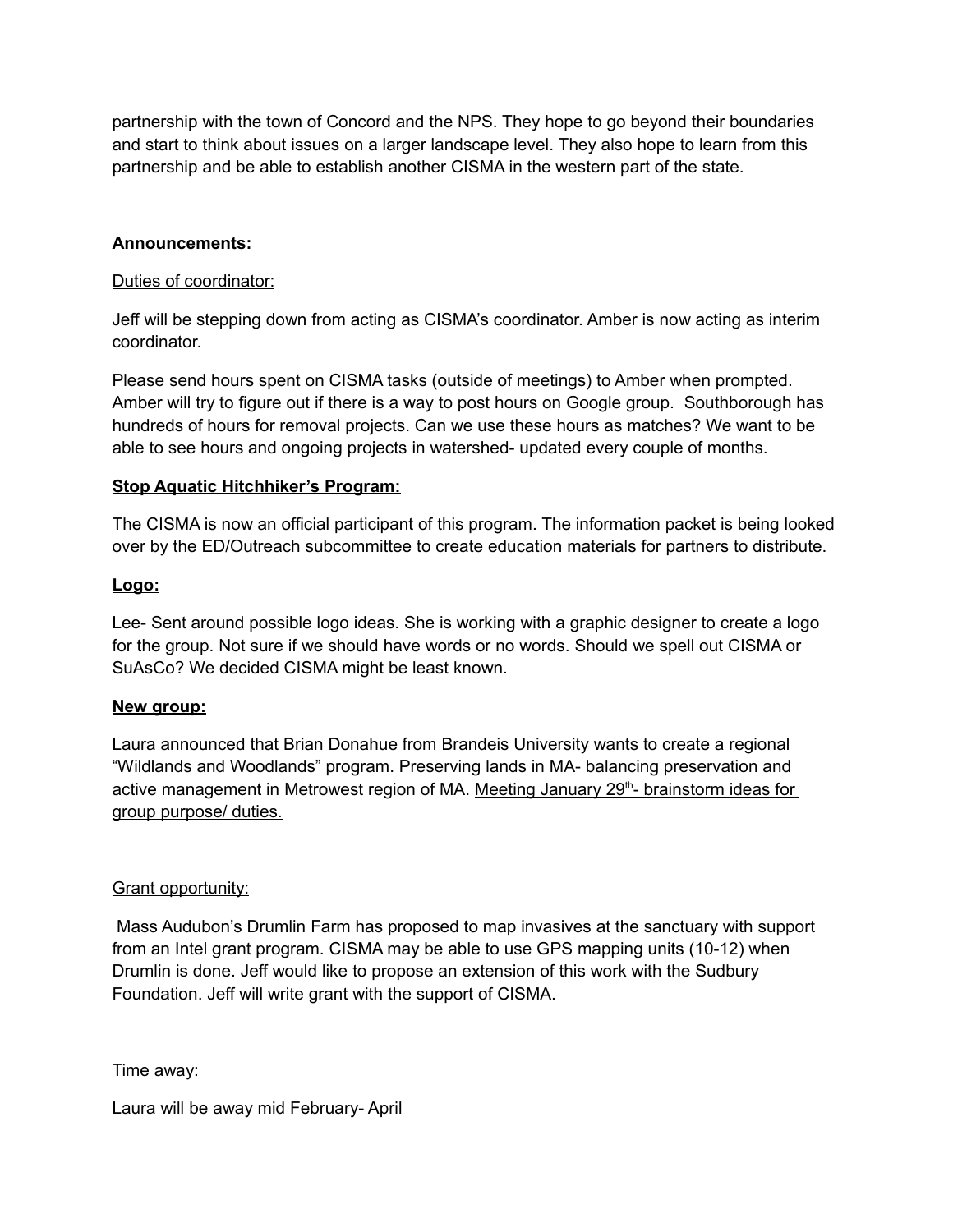## **2009 Accomplishments**

Signed MOU- May 1 2009- 23 members 1<sup>st</sup> draft of strategic management plan Established 4 subcommittees (Admin, ed/outreach, ED/RR, Control)

Developed scope of responsibility for each subcommittee

RSC grant- distributed funds to SWEET and SVT

Submitted NFWF grant- should hear back in spring

## **RSC grants:**

## SVT purple loosestrife project update:

Faye school, Marlborough high school, Lincoln Sudbury Regional High School are potential beetle ranchers

70 acres of release sites total – some sites not suitable need to narrow it down

Orientation meeting Feb 11<sup>th</sup>

## SWEET:

John looked over SWEET docs- some errors. We need to establish CISMA standards for documents. Could have a "Funded by CISMA" statement along with our logo and web address. May need to spell out SuAsCo or CISMA to clarify.

## Next year:

Lee announced that we should target RSC money towards handout/ flier development/ creation in 2010

## **SVT desert mapping area:**

Town of Sudbury; City of Marlborough; State forest; SVT; Women's Federation; USFWS- already mapped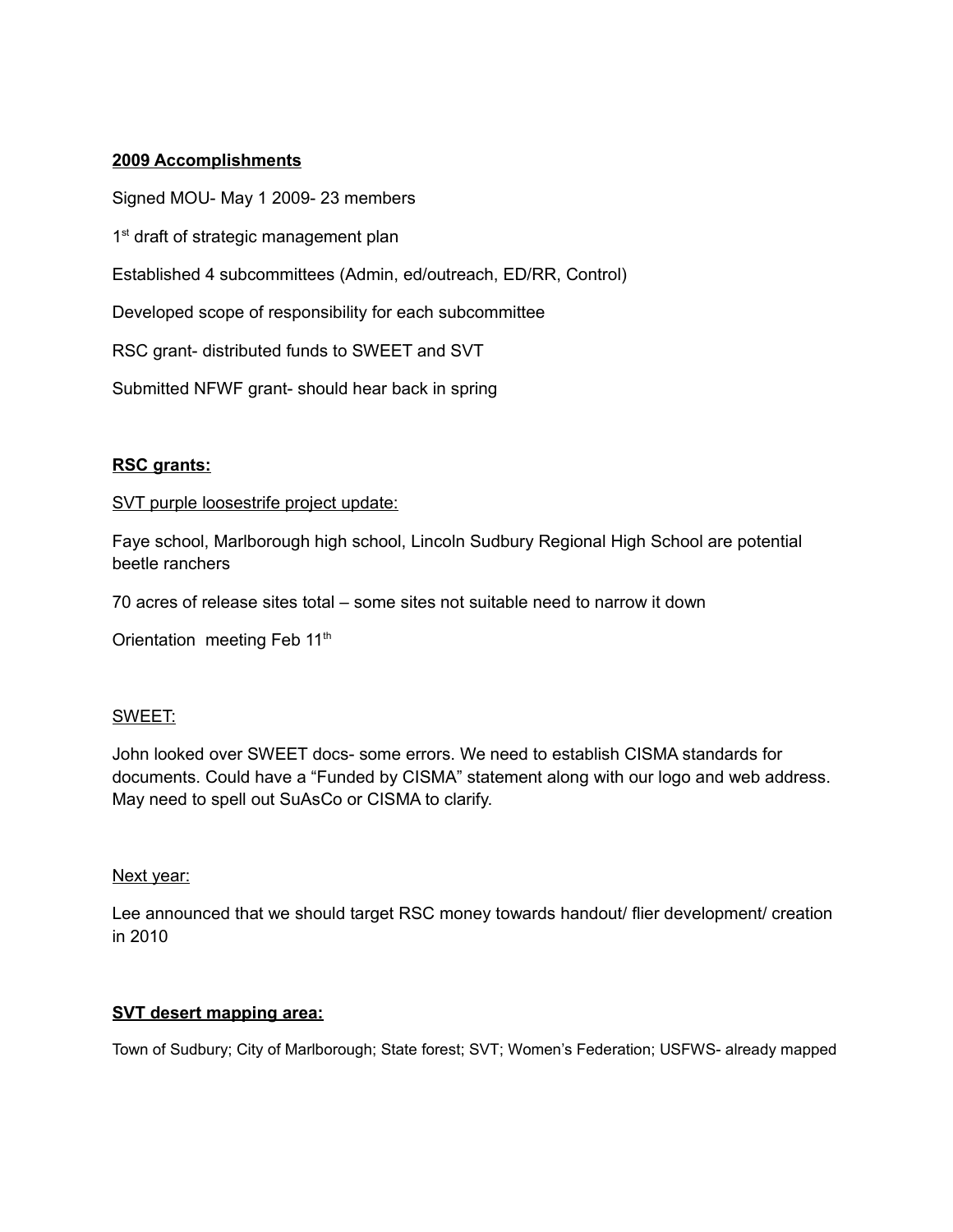14 volunteers mapped along trails and other disturbance areas within the Desert. Will finish mapping in 2010. The preliminary report can be found on SVT's website. Betty Wright will be generating a botanical inventory/ plant list for the area.

## **CISMA Strategic Management Plan:**

Exhibit E- Priority areas of map still up for debate. Map will be posted online for comments/ feedback. Need to include description of how priority areas were determined so it will not affect funding for certain towns. Need to add disclaimer that priority areas are for CISMA group only was suggested and possibly will change over time. Need to include main stem of river in map for core areas. Wendy suggested adding Delaney state land to priority areas- might engage state participation. Will try to reach out to public/ organizations in all of our designated priority areas.

Exhibit F-Frank Lyons suggested adding Elodea as a target species. Need to add disclaimer "all ED species are high priority species". Need to clarify last set of species. A disclaimer about the need to eradicate/ not eradicate needs to be added. Eradication would depend on quality core habitat where these species would be targeted for control instead of being overlooked.

## **Annual Priority Actions:**

Amber will generate a short list of priority actions when she attends each subcommittee meetings. Nyanza funding should be included in priority actions.

## **Google groups:**

Ideally this will become our communication interface. Amber will look into creating a calendar of subcommittee meetings/ steering committee meetings, trainings etc that will be accessible to entire group. Will also eventually post equipment sharing list and map of invasives for entire watershed? on Google groups.

Amber will contact Matt to create another Google group for all CISMA participants (one for steering committee and one for all participants)

## **Subcommittee updates:**

#### Admin subcommittee-

Needs to define officer descriptions- finalize scope of work